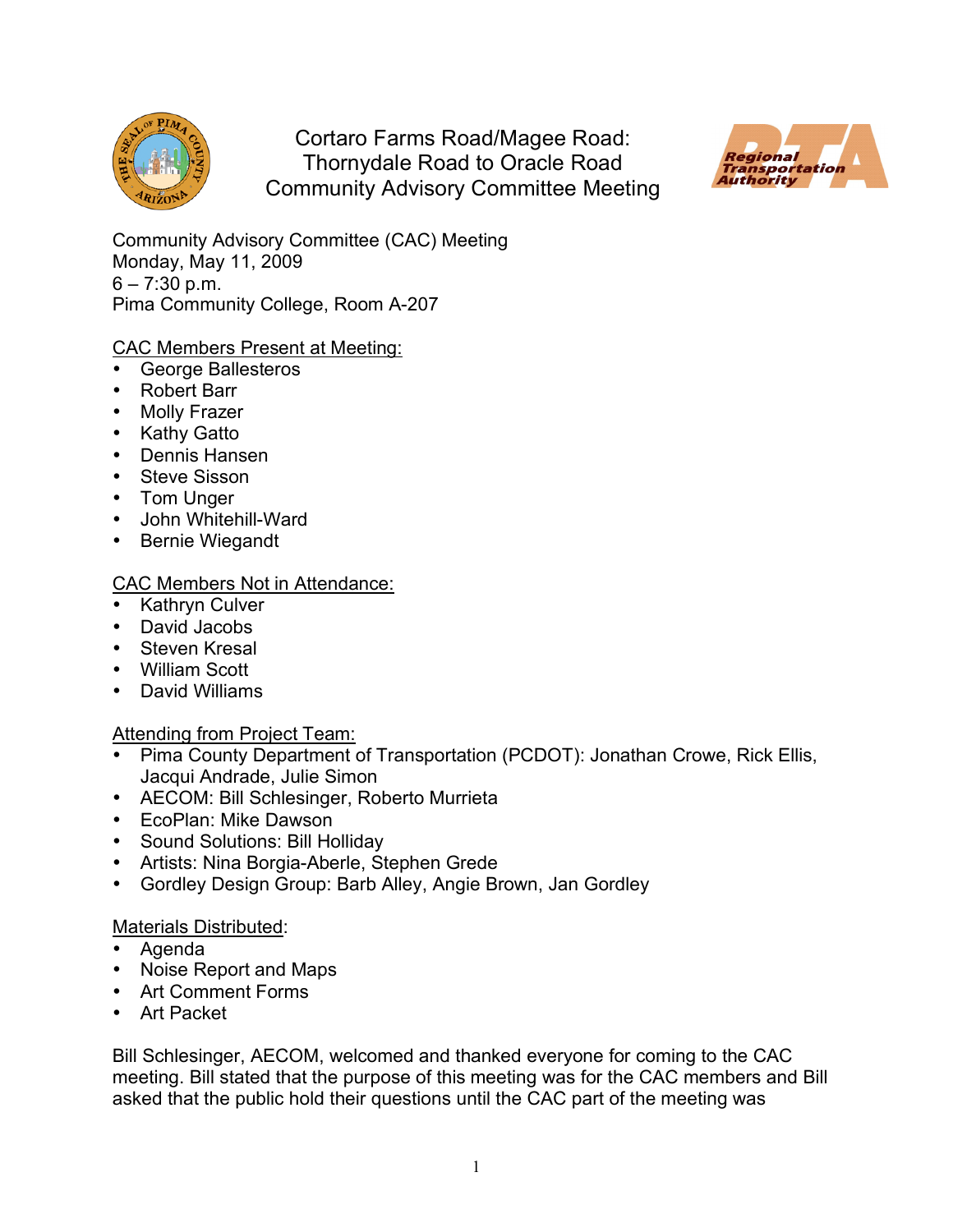adjourned. Bill also stated that there would be an open house on Thursday, June 11. Steve Sisson, CAC Co-Chair, started the meeting by asking everyone to introduce themselves and whom they represent. Steve asked if the CAC members had any comments prior to starting the meeting. A CAC member brought up an issue with a utility company doing work in the proposed project area. Bill said he was in talks with all the utility companies in the project area and had asked to be informed on any work being done in the area.

Bill gave a project update:

- Submitted Stage 1 Plans to PCDOT
- Waiting on comments to come back from PCDOT
- Nearing completion of draft Environmental Assessment (EA) and draft Design Concept Report (DCR) – will send to PDCOT for review
- In June/July, the EA will go out to the CAC members
- Within 30 days the CAC will need to write letter of recommendation
- In August/September, will be the hearing before the Pima County Board of Supervisors (BOS)

A CAC member mentioned they would like to receive the EA as soon as possible. Rick Ellis, PCDOT, said that as soon as PDCOT has reviewed the documents, the CAC would be able to begin looking at the documents, along with the Stage 1 plans.

Bill introduced Nina Borgia-Aberle and Stephen Grede, the artists creating the art plan. They will not be creating any physical art on this improvement project. Nina told the group that her and Stephen's job would be to research the area and make recommendations as to what kind of art should be created, and where the art may be appropriate to be placed along the corridor. They have been looking at the corridor and are in the process of evaluating art potential by interviewing residents, finding out wants, needs, wishes and who they are as a community, as well as researching the site for its cultural history. Stephen stated it was important to start the dialogue now on art to make sure there are no missed opportunities, as the project gets further into design.

Nina said it is very important to be informed when the CAC starts talking to their neighbors and friends about the art that may be included as part of this project. She stated that tonight's presentation was specifically for the CAC, and as they receive comments back from the CAC members, those comments would be incorporated into documents that would be presented at the open house. Nina informed the group that they were given questionnaires that the artists would like the members to pass out to their neighbors and friends to obtain feedback. That information would be compiled and shared at the open house in June.

The PowerPoint presentation that Nina and Stephen presented showed a variety of examples of how art can be used on transportation projects. The full presentation may be viewed on the project Web site at www.roadprojects.pima.gov/cortaromagee. At the end of the presentation, Nina asked if the CAC members had any questions.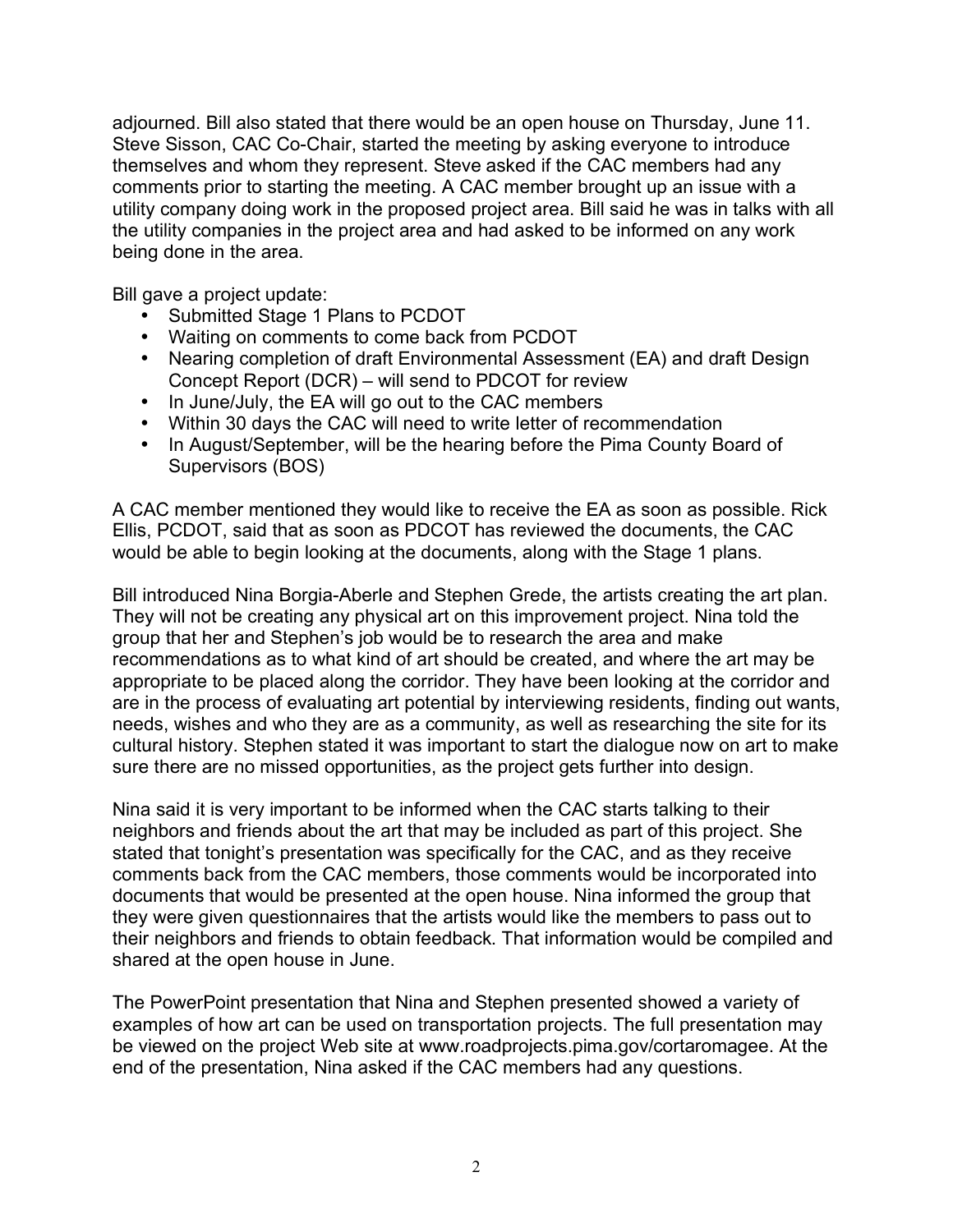She explained this project has three phases; there would be a different artist chosen for each phase. Although each phase will be different, the goal is to tie all three sections together in a cohesive manner. Nina said the art recommendations would be compiled before the call goes out to solicit artists for the three phases of this project. A panel consisting of community members and local artists, coordinated by the Tucson Pima Arts Council (TPAC), selects the artists. The artists on the projects will continue to communicate with the public as they design their concepts for the corridor.

A question was raised about vandalism. Nina stated that the artists would do what they could to use materials that would deter vandalism.

Nina asked that the questionnaires she handed out to the CAC be returned to Angie Brown, Gordley Design Group, within 10 days. That should give her and Stephen enough time to compile all the information they will need for the public meeting in June.

Bill turned the floor over to Mike Dawson, EcoPlan, and Bill Holliday, Sound Solutions, for the presentation of the noise study. The presentation concentrated on results and recommendations. He had several handouts for the members: summary table showing the 2030 results under the build and no-build alternatives; summary table showing impacted receivers relative to reasonable criteria; and maps showing where noise walls might be warranted at this time.

Mike informed the group that this project, due to receiving federal funding, would be following the Federal Highway Association (FHWA) guidelines when it comes to the noise report. He said noise mitigation is warranted when the sound levels approach 67 decibels (dBA), which is defined as 66 decibels (dBA), or when there is an increase in noise of at least 15 dBA. County standards allow for a 3 dBA reduction in sound with the use of rubberized asphalt; however, FHWA does not allow for the 3 dBA credit in their guidelines. Mike explained that the FHWA guidelines apply to all states. Rubberized asphalt performance varies by climate. The material works well in the southwest, but is less effective in colder climates. FHWA is looking into the possibility of amending their policy to include a dBA reduction for our region in the future.

Mike gave an overview on how the noise study was taken. He said actual noise readings are taken for verification of the Traffic Noise Model (TNM). To calculate future noise levels, multiple reads are taken onsite to assess current levels to ensure the model is accurate. Other factors are added to the model; for example, projected increase in traffic volumes as obtained from the Pima Association of Governments (PAG). Those figures, along with increase in number of lanes and closer proximity to homes, are added to the model to calculate projected noise for the improvements out to the year 2030.

Mike stated that there were 22 locations along the corridor that warranted consideration of noise abatement. Mike also explained that if there were changes to the design plans once the project team has completed their 30-percent plans, the noise study would be recalculated to ensure its accuracy.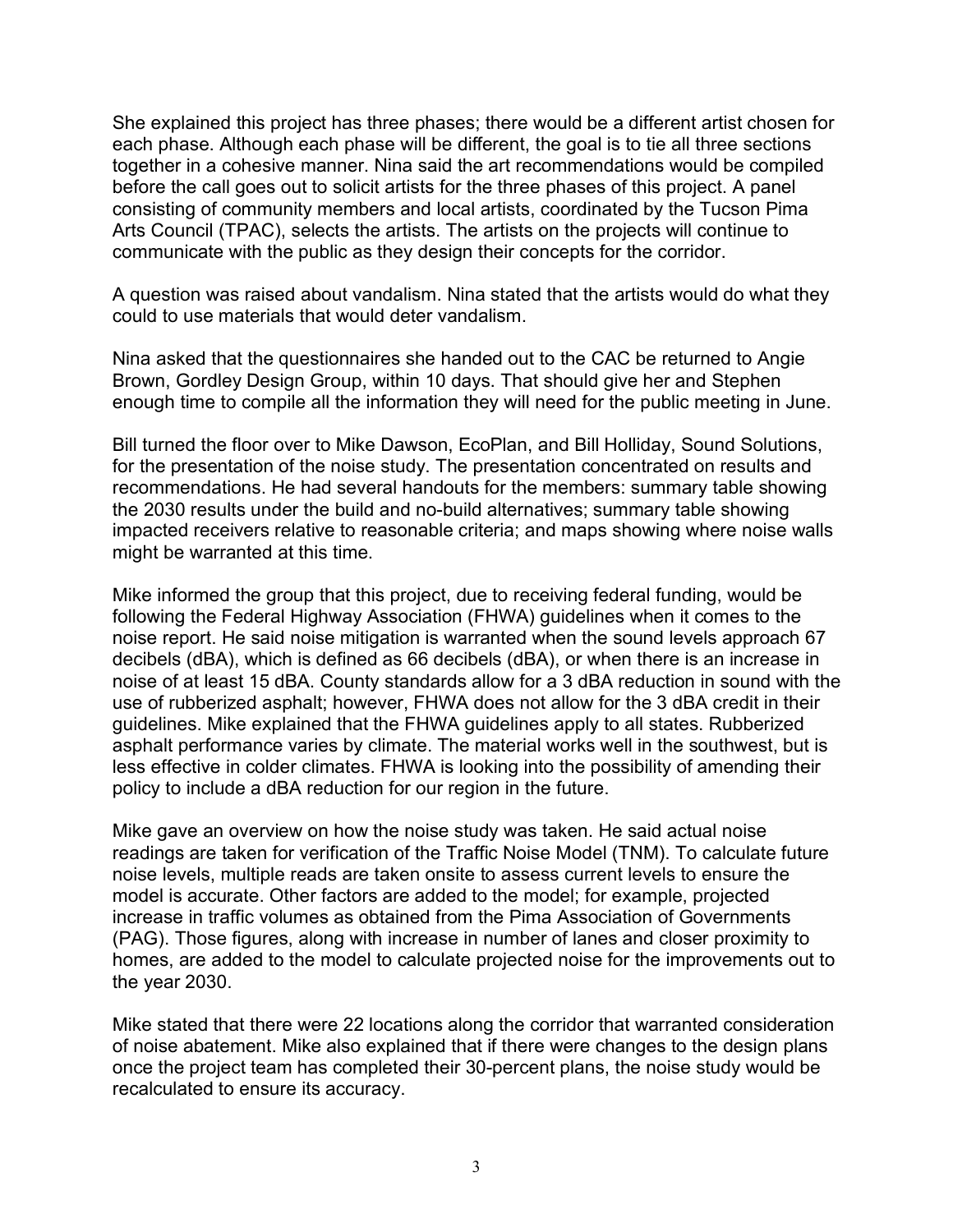Mike explained that even if noise walls may be warranted, they must also be feasible, and there are several criteria that must be met:

- The walls must be continuous with no breaks. Breaks in the walls allow sound to enter and bounce back and forth between a residence and the wall. This is not effective noise mitigation.
- A noise wall must provide a minimum reduction of 5 dBA.
- It must be a cost effective, not to exceed \$35,000 per benefited receiver. (No single benefited receiver would receive a wall – too expensive.)
- At least 51 percent of those residents who qualify for a wall must want the wall for it to be constructed.

Mike concluded his presentation by showing the members a rendering of what the wall height might look like. He stated that the wall height would vary from 6 feet to 10 feet, depending on the area. The determination of the height will come later in the process.

Q: Why are the noise readings different from block to block on the same street? A: There are developments that currently have walls, some homes are closer to the street and there are different elevations along the corridor, all contributing to various fluctuations in noise.

Q: Where in the city can I drive on rubberized asphalt?

A: Rick Ellis, PCDOT, gave several locations around Tucson, which have rubberized asphalt, such as Craycroft Road between Sunrise Drive and River Road.

Q: Do trees help with noise abatement?

A: No. Trees would need to be hundreds of feet thick to act as a noise barrier.

As stated earlier, Mike said another noise report could possibly be done at final design depending on any adjustments made to the original design or traffic forecasts. Additional discussions clarified information on the handouts.

Bill went over the construction schedule:

- Phase 1: Mona Lisa Road to La Cañada Drive late 2010 to early 2011
- Phase 2: La Cañada Drive to Oracle Road after the completion of Phase 1
- Phase 3: Mona Lisa Road to Thornydale Road after Phase 2 has been completed

Cash flow will dictate the completion of all phases; expected timeframe for all three phases is 10 to 15 years. The above-mentioned per-benefited cost for noise walls is at today's prices. There will be increases, due to rising construction costs, approximately every two years.

A request was made for the traffic numbers used in the noise report. Bill stated he would get those numbers back to the CAC.